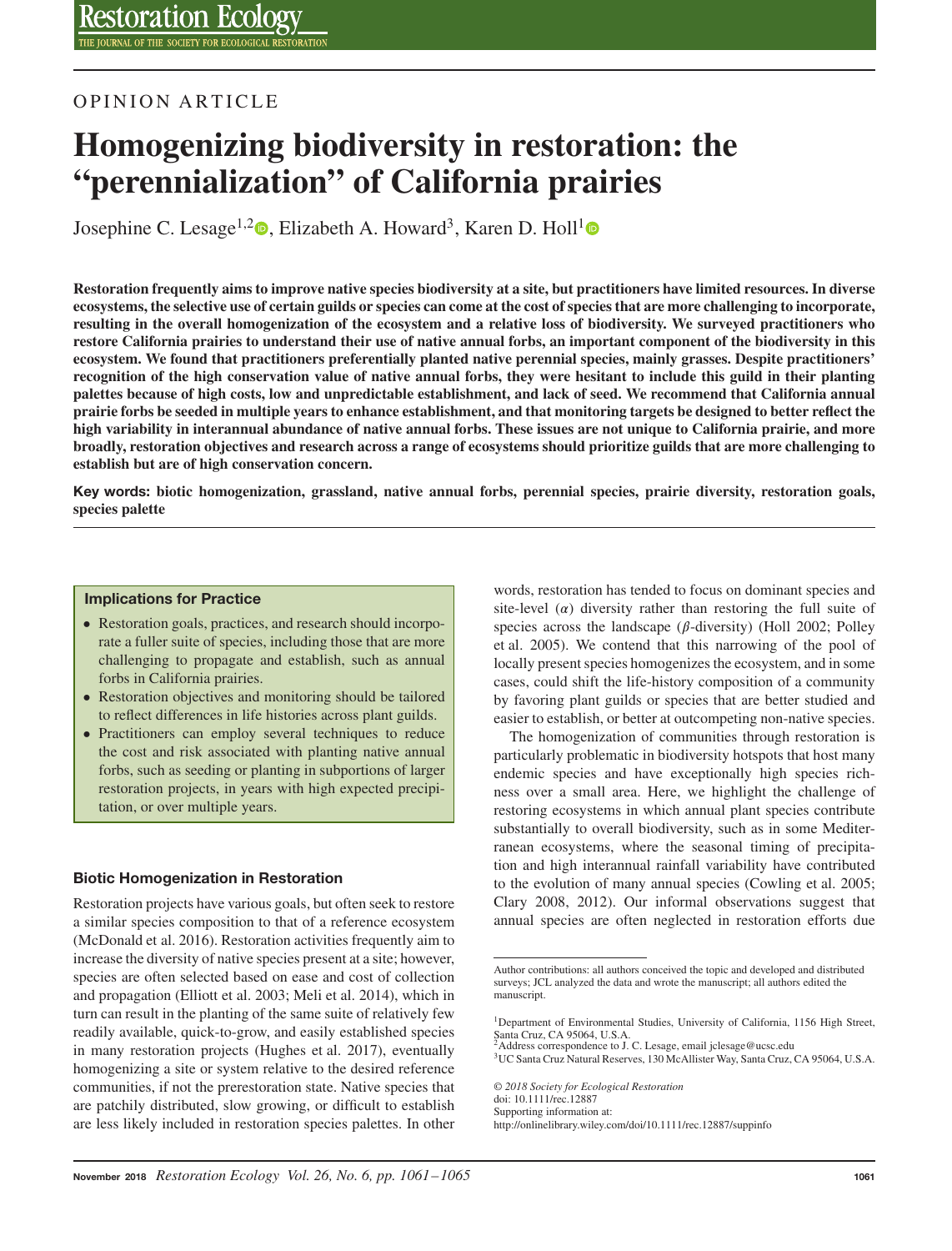to the financial and labor costs associated with collecting and germinating seed and specifically the unpredictability of establishing consistent populations. We focus our argument on restoration efforts in California's historically diverse prairies, where we work.

Like all Mediterranean regions, California experiences hot, dry summers and mild, wet winters, and has high interannual variability in the timing and quantity of precipitation (Cowling et al. 2005). These climate factors and the isolated geologic history of California led to the exceptionally diverse California floristic province, which includes large numbers of annual species, forbs in particular, making California a biodiversity hotspot (Myers et al. 2000; Calsbeek et al. 2003). However, human population growth and habitat conversion also make it an area of critical concern for conservation and habitat restoration (Hoekstra et al. 2004). In California, 75 prairie-associated species are listed under the federal Endangered Species Act, and 580 prairie-associated species have some form of state protection (Bartolome et al. 2014).

Though heavily debated, there is evidence that the historical composition of California's prairies was a matrix of perennial bunchgrasses, perennial forbs, and annual forbs (Hamilton 1997; Bartolome et al. 2007; Minnich 2008; Lulow & Young 2011; Fick & Evett 2018). California's prairies are home to an unusually high richness of native annual forbs, especially in northern coastal prairies. Annual forbs represent between 25 and 60% of recorded species richness in California prairies based on prior survey work (Stromberg et al. 2002; Hayes & Holl 2003; Ford & Hayes 2007; Lulow & Young 2009), though interannual and spatial variation in site-level richness can be dramatic. Furthermore, native annual forbs make up approximately 40% of endangered plant species listed statewide. Among the threats to this group of species are anthropogenic climate change (Harrison et al. 2015), invasive non-native plant species (Carlsen et al. 2000; Brandt & Seabloom 2012), habitat loss and urban development (Hoekstra et al. 2004; Ford & Hayes 2007), and changes to management regimes (Hayes & Holl 2003; Satterthwaite et al. 2007).

The recognition of how little remaining "natural" or remnant prairie exists in California and the addition of multiple prairie species to state and federal endangered species lists has driven a dramatic increase in prairie restoration and mitigation projects over the last 20–30 years. Nonetheless, our observations of practices where we work along the central coast of California suggest that prairie restoration has concentrated on perennial grasses and forbs, and the published research has focused largely on perennial grasses, in particular *Stipa* (*Nassella*) *pulchra* (Menke 1992; Hamilton et al. 1999; Buisson et al. 2008),

that can be better competitors with non-native invaders (e.g. Brown & Rice 2000; Stromberg et al. 2007; Seabloom 2011; Mordecai et al. 2015).

# **Land Manager Survey**

To evaluate whether our informal observations of preferentially planting perennial species were more widely supported by practitioners' choices, we surveyed 33 land managers, restoration practitioners, and private landowners involved in California prairie restoration (Appendix S1, Supporting Information). Respondents work in prairies throughout the state, including interior and coastal sites, though the majority are located coastally between San Luis Obispo and Mendocino, CA. We asked about the number of species used in restoration plans, how many are typically native annual forbs, and why these species are or are not included in their planting palette (see Appendix S2 for full survey responses).

The average number of projects completed by those surveyed was  $5.2 \pm 0.8$ , but respondents indicated that they included native annual forbs in less than half the projects  $(2.4+0.5)$ . For respondents who indicated that they had included native annual forbs in their projects, their planting palettes contained 27% native annual forb species, a proportion at the low end of the ecological range of what is typically found in high-quality remnant prairies (25–60% of recorded species, e.g. Ford & Hayes 2007; Hayes & Holl 2003; Lulow & Young 2009; Stromberg et al. 2002) (Table 1). This relative under-representation of annual forbs occurred despite respondents recognizing that native annual forbs were a historical component of the ecosystem, provide significant pollinator services, and have aesthetic value (Appendix S2). Practitioners who did include annual forbs were more often those who indicated that the species were the focal target of a project, or that they apply seeds but are not hopeful about their return: in other words, broadcast seeding native annuals is a "spray and pray" technique.

When prompted to list their reason(s) for preferring perennials and avoiding annual forbs, restorationists painted a clear picture about the differential costs and payoffs associated with planting annual and perennial species. Respondents typically did not include annual forbs in their planting palettes because these species are cost-prohibitive (seven respondents); they are incompatible with desired management practices, such as herbicide use (six); their low returns are discouraging (five); and seed typically is not available (four). These responses accurately reflect the ecology of these species. Costs associated with annual forbs can be high because collecting seed is difficult: plants do not appear annually in the same locations, appear patchily or in

Table 1. Number of species of each guild included in restoration projects as reported by survey participants. Values are mean number of species  $\pm 1$  SE. Proportion of number of species of each guild as a function of the total number of species planted in parentheses. *n*=21 respondents who do and *n*=12 who do not include native annual forbs.

| <b>Practitioner Category</b>       | <b>Perennial Grasses</b> | <b>Perennial Forbs</b> | Annual Forbs        |
|------------------------------------|--------------------------|------------------------|---------------------|
| Do not include native annual forbs | $3.8 \pm 1.0$ (64%)      | $2.1 \pm 0.9$ (36%)    | $0(0\%)$            |
| Include native annual forbs        | $4.7 \pm 0.3$ (31%)      | $6.5 \pm 1.5$ (42%)    | $4.2 \pm 1.1$ (27%) |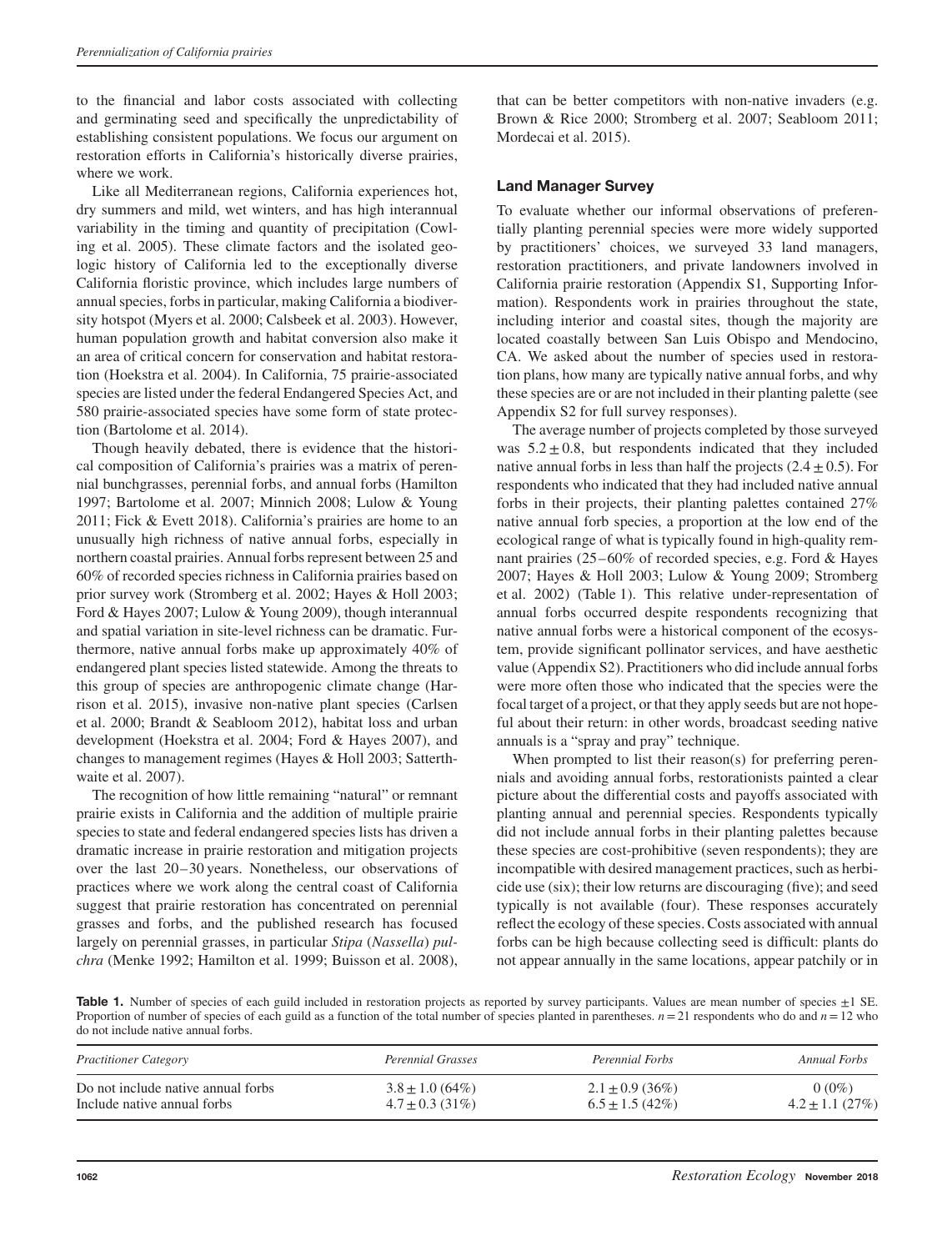small numbers, and the timing of flowering and seed set varies from year to year (Eviner 2014). Furthermore, it is well understood that annual forbs do not return consistently each year when they are planted, giving the appearance of low success.

Respondents indicated that perennial species are preferentially planted because they want fast, visible results, and perennial species typically establish more readily, occupy large footprints, and live longer, reducing the risk of reinvasion by non-native annual grasses (Seabloom et al. 2003; Corbin & D'Antonio 2004). Perennial species are also more likely to ensure that projects meet native cover targets, but this comes at the cost of overlooking a highly diverse and threatened plant guild. Both our survey and the land management literature suggest that land managers are risk averse (Wätzold et al. 2006; Dorrough et al. 2008) and, in short, planting perennials reduces perceived risk.

## **Moving Toward Restoring the Full Suite of Plant Species**

We recognize the challenges of restoring annual species in California prairies and elsewhere. Hence, we offer recommendations to enhance the inclusion of annual plants in restoration efforts. Because so few restoration projects currently incorporate native annual species, even minor increases would be beneficial.

First, restoration plans should require planting or seeding the full suite of vegetative guilds as the reference or desired system, while at the same time recognizing valid concerns regarding the high cost, management challenges, and seed availability of less commonly used species and guilds. For example, California prairie restoration plans could incorporate seeding annual forbs in a small portion of the restoration site, followed by intensive management to favor these species, such as the removal of non-native annual grasses through grass-specific herbicides or well-timed mowing. By planting in only a small subsection of a restoration site, this approach would reduce the labor, cost, and risks, while reflecting the naturally patchy distribution of native annual forbs.

Second, restorationists can reduce risks by planting or seeding annual species in years when they expect particularly high success, such as in the first wet year following drought (Levine & Rees 2004). Several authors have recommended that establishment success could be increased by introducing a smaller number of prairie species over multiple years, rather than using all the propagules in a single year (Seabloom 2011; Stuble et al. 2017; Wilson 2015; Bakker et al. 2003). Additionally, research in restoration settings suggests that some native perennial forbs benefit from priority effects, and seeding annual forbs earlier than perennial grasses might also enhance outcomes (Young et al. 2017).

Third, project objectives and associated monitoring plans should be designed to reflect the varying life history patterns of different plant guilds. For example, given that annual species often do not appear consistently year after year (Eviner 2014), it is more reasonable to expect some individuals to appear every

3–5 years rather than anticipating a high abundance every year. A California prairie monitoring plan species richness target might include two components: a minimum number of native species to appear annually, and a minimum number of species to appear over a 5-year period.

Finally, we call for additional research on specific seed collection and germination methods, propagation techniques, and beneficial management activities of rare, patchily distributed annual species and their seed banks. For example, in Mediterranean regions of Europe, techniques like soil transfers with intact seed banks or haying are sometimes used to introduce a diverse flora rather than seeding individual species (Coiffait-Gombault et al. 2011; Bulot et al. 2014), and these methods could also be useful in California's prairies. Moreover, these species often have specialized habitat requirements or mutualisms that are rarely well documented, but essential for successful reintroduction. Lastly, little is known about the sometimes extensive and long-lasting seed banks of native annual forbs, though restoring these seed banks may be a critical component in the long-term success of some native annual species (Bakker et al. 1996; Satterthwaite et al. 2007).

In conclusion, we have called attention to a case of restoration potentially homogenizing and perennializing a historically diverse habitat that is home to many native annual species, and we have offered suggestions to reverse this trend and promote the large-scale conservation of rare annual species. We hasten to note that this pattern of preferentially including easier-to-propagate and better-studied species and guilds in restoration is not unique to California prairies. For example, in tropical forests many tree species only fruit in certain years and seeds often do not have dormancy, so they cannot be stored for future restoration use (Holl 2012), making them challenging to use for restoration. Similarly, recent analyses of restoration projects in Brazil's mega-diverse tropical forest systems have shown that not all biogeographical regions are adequately represented in nursery-grown stock (Moreira da Silva et al. 2017), and that in the Brazilian Atlantic Forest, tree species with large animal-dispersed seeds are often more costly to obtain than other species and are under-represented in restoration plantings (Brancalion et al. 2018).

We acknowledge that it will not be possible to include all guilds of species in all restoration projects, given the range of restoration goals and the constraints that projects must work within. If a guild or species is to be excluded from restoration efforts and disappear from an ecosystem, let it be an active choice, rather than a disappearance by unintentional omission as we strive for other goals. We contend that for biodiversity-focused restoration projects, restoration practitioners and scientists must collaborate to develop and implement methods and set restoration objectives that restore the full suite of species, including those that are more difficult or risky to incorporate.

# **Acknowledgments**

We thank A. Calle, A. Kulikowski, J. Luong, D. Press, R. M. Shellabarger, and S. Skikne for their feedback on this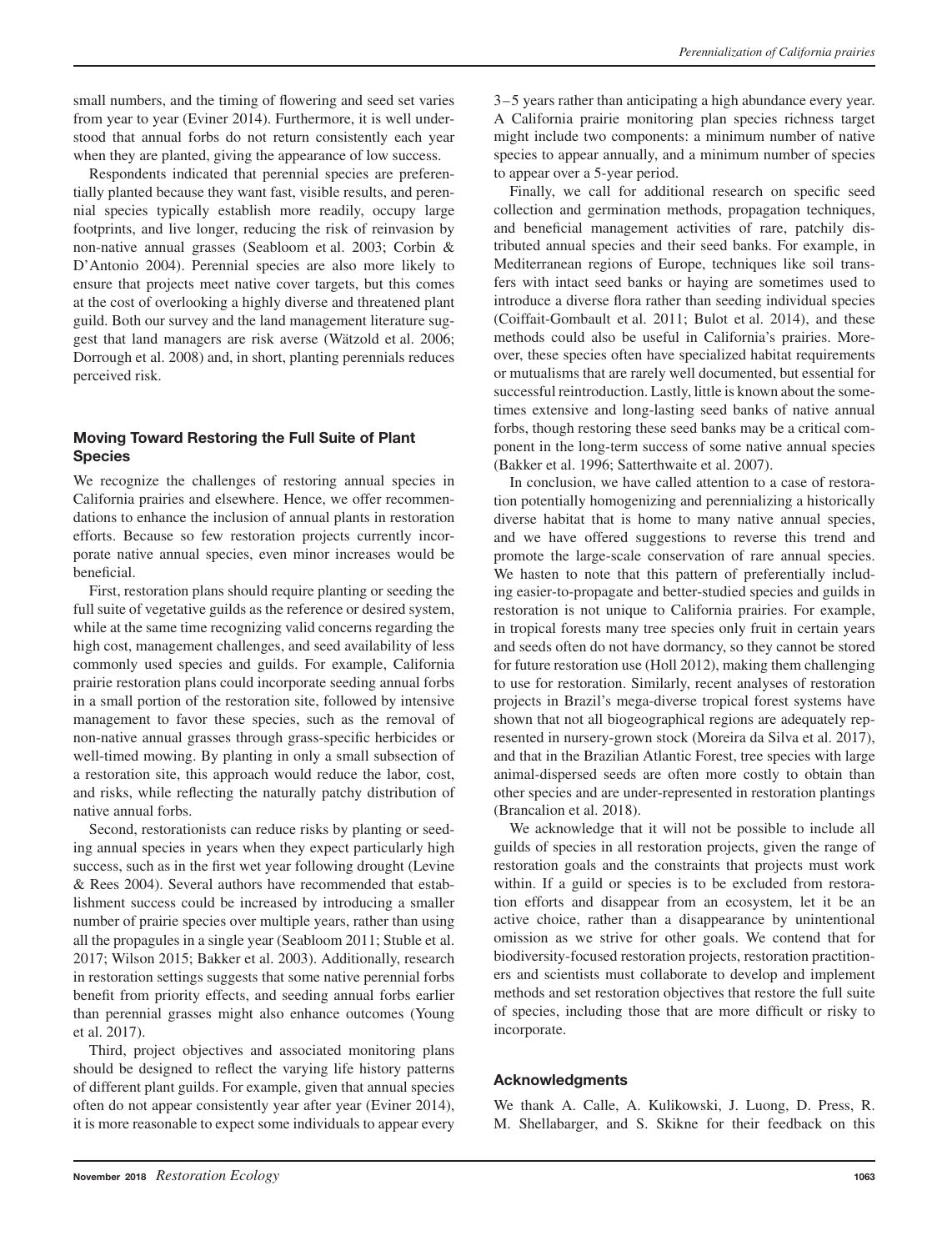manuscript, and anonymous survey respondents for their insights.

### **LITERATURE CITED**

- Bakker JP, Poschlod P, Strykstra RJ, Bekker RM, Thompson K (1996) Seed banks and seed dispersal: important topics in restoration ecology. Acta Botanica Neerlandica 45:461–490
- Bakker JD, Wilson SD, Christian JM, Li X, Ambrose LG, Waddington J (2003) Contingency of grassland restoration on year, site, and competition from introduced grasses. Ecological Applications 13:137–153
- Bartolome JW, Barry WJ, Griggs T, Hopkinson P (2007) Valley grassland. Pages 367–393. In: Terrestrial vegetation of California. University of California Press, Berkeley, CA
- Bartolome JW, Allen-Diaz BH, Barry S, Ford LD, Hammond M, Hopkinson P, Ratcliff F, Spiegal S, White MD (2014) Grazing for biodiversity in Californian Mediterranean grasslands. Rangelands 36:36–43
- Brancalion PHS, Bello C, Chazdon RL, Galetti M, Jordano P, Lima RAF, Medina A, Pizo MA, Reid JL (2018) Maximizing biodiversity conservation and carbon stocking in restored tropical forests. Conservation Letters 11:1–9
- Brandt AJ, Seabloom EW (2012) Seed and establishment limitation contribute to long-term native forb declines in California grasslands. Ecology 93:1451–1462
- Brown CS, Rice KJ (2000) The mark of Zorro: effects of the exotic annual grass *Vulpia myuros* on California native perennial grasses. Restoration Ecology 8:10–17
- Buisson E, Anderson S, Holl KD, Corcket E, Hayes GF, Peeters A, Dutoit T (2008) Reintroduction of *Nassella pulchra* to California coastal grasslands: effects of topsoil removal, plant neighbour removal and grazing. Applied Vegetation Science 11:195–204
- Bulot A, Provost E, Dutoit T (2014) Transférer le sol pour restaurer des communautés végétales: quelles leçons pour mesurer la résilience des pelouses sèches ? (Plaine de La Crau, Sud-Est de la France). Acta Botanica Gallica 161:287–300
- Calsbeek R, Thompson JN, Richardson JE (2003) Patterns of molecular evolution and diversification in a biodiversity hotspot: the California Floristic Province. Molecular Ecology 12:1021–1029
- Carlsen TM, Menke JW, Pavlik BM (2000) Reducing competitive suppression of a rare annual forb by restoring native California perennial grasslands. Restoration Ecology 8:18–29
- Clary JJ (2008) Rainfall seasonality determines annual/perennial grass balance in vegetation of Mediterranean Iberian. Plant Ecology 195:13–20
- Clary JJ (2012) Determinants of perennial and annual grass distribution in Mediterranean-climate California. Plant Ecology 213:1203–1208
- Coiffait-Gombault C, Buisson E, Dutoit T (2011) Hay transfer promotes establishment of Mediterranean steppe vegetation on soil disturbed by pipeline construction. Restoration Ecology 19:214–222
- Corbin JD, D'Antonio CM (2004) Competition between native perennial and exotic annual grasses: implications for an historical invasion. Ecology 85:1273–1283
- Cowling RM, Ojeda F, Lamont BB, Rundel PW, Lechmere-Oertel R (2005) Rainfall reliability, a neglected factor in explaining convergence and divergence of plant traits in fire-prone Mediterranean-climate ecosystems. Global Ecology and Biogeography 14:509–519
- Dorrough J, Vesk PA, Moll J (2008) Integrating ecological uncertainty and farm-scale economics when planning restoration. Journal of Applied Ecology 45:288–295
- Elliott S, Navakitbumrung P, Kuarak C, Zangkum S, Anusarnsunthorn V, Blakesley D (2003) Selecting framework tree species for restoring seasonally dry tropical forests in northern Thailand based on field performance. Forest Ecology and Management 184:177–191
- Eviner V (2014) Effects of weather variations on species composition and production in California's grasslands. Grasslands 24:2–7
- Fick SE, Evett RR (2018) Distribution modelling of pre-Columbian California grasslands with soil phytoliths: new insights for prehistoric grassland ecology and restoration. PLoS One 13:1–16
- Ford LD, Hayes GF (2007) Northern coastal scrub and coastal prairie. Pages 180–207. In: Terrestrial vegetation of California. University of California Press, Berkeley, CA
- Hamilton JG (1997) Changing perceptions of pre-European grasslands in California. Madrono 44:311–333
- Hamilton JG, Holzapfel C, Mahall BE (1999) Coexistence and interference between a native perennial grass and non-native annual grasses in California. Oecologia 121:518–526
- Harrison SP, Gornish ES, Copeland S (2015) Climate-driven diversity loss in a grassland community. Proceedings of the National Academy of Sciences 112:8672–8677
- Hayes GF, Holl KD (2003) Cattle grazing impacts on annual forbs and vegetation composition of Mesic Grasslands in California. Conservation Biology 17:1694–1702
- Hoekstra JM, Boucher TM, Ricketts TH, Roberts C (2004) Confronting a biome crisis: global disparities of habitat loss and protection. Ecology Letters 8:23–29
- Holl KD (2002) Effect of shrubs on tree seedling establishment in an abandoned tropical pasture. Journal of Ecology 90:179–187
- Holl KD (2012) Restoration of tropical forests. Pages 103–114. In: Restoration ecology: the new frontier. Wiley-Blackwell, Hoboken, NJ
- Hughes AR, Grabowski JH, Leslie HM, Scyphers S, Williams SL (2017) Inclusion of biodiversity in habitat restoration policy to facilitate ecosystem recovery. Conservation Letters 00:1–8
- Levine JM, Rees M (2004) Effects of temporal variability on rare plant persistence in annual systems. The American Naturalist 164:350–363
- Lulow ME, Young TP (2009) High native forb richness in Central Valley "grassland" sites in the western Sacramento Valley and adjacent foothills. Grasslands 14:7–11
- Lulow ME, Young TP (2011) Is there still native diversity in California grasslands? Fremontia 39:6–11
- McDonald T, Jonson J, Dixon KW (2016) National standards for the practice of ecological restoration in Australia. Restoration Ecology 24: S4–S32
- Meli P, Martinez-ramos M, Rey Benayas JM (2014) Combining ecological, social and technical criteria to select species for forest restoration select species for forest restoration. Applied Vegetation Science 17: 744–753
- Menke JW (1992) Grazing and fire management for native perennial grass restoration in California grasslands. Fremontia 20:22–25
- Minnich RA (2008) California's fading wildflowers: lost legacy and biological invasions. University of California Press, Berkeley, CA
- Mordecai EA, Molinari NA, Stahlheber KA, Gross K, D'Antonio C (2015) Controls over native perennial grass exclusion and persistence in California grasslands invaded by annuals. Ecology 96:2643–2652
- Moreira da Silva AP, Schweizer D, Rodrigues Marques H, Cordeiro Teixeira AM, Nascente dos Santos TVM, Sambuichi RHR, Badari CG, Gaudare U, Brancalion PHS (2017) Can current native tree seedling production and infrastructure meet an increasing forest restoration demand in Brazil? Restoration Ecology 25:509–515
- Myers N, Mittermeier RA, Mittermeier CG, da Fonseca GAB, Kent J (2000) Biodiversity hotspots for conservation priorities. Nature 403: 853–858
- Polley HW, Derner JD, Wilsey BJ (2005) Patterns of plant species diversity in remnant and restored tallgrass prairies patterns of plant species diversity in remnant and restored tallgrass prairies. Restoration Ecology 13: 480–487
- Satterthwaite WH, Holl KD, Hayes GF, Barber AL (2007) Seed banks in plant conservation: case study of Santa Cruz tarplant restoration. Biological Conservation 135:57–66
- Seabloom EW (2011) Spatial and temporal variability in propagule limitation of California native grasses. Oikos 120:291–301